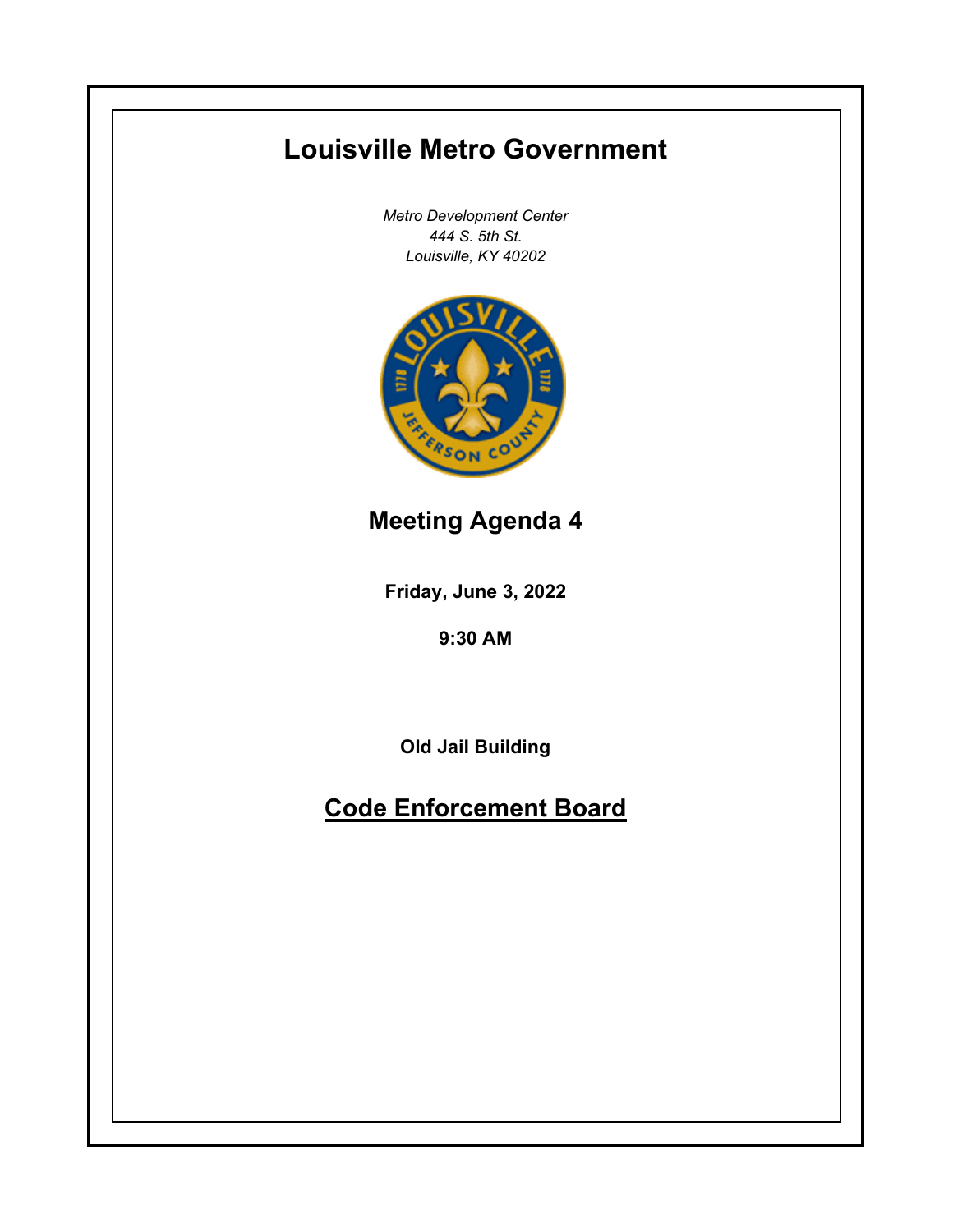# **Call To Order**

#### **Approval of Minutes**

#### **Old Business**

# **New Business**

Address: 3020 HALE AVENUE Case Type: PROPERTY MAINTENANCE APPEAL

Address: 4421 MARKET STREET Case Type: PROPERTY MAINTENANCE APPEAL

Address: 2412 MONTGOMERY ST Case Type: PROPERTY MAINTENANCE APPEAL

Address: 13206 DIXIE HWY Case Type: PROPERTY MAINTENANCE APPEAL

Address: 4307 ELLIOTT AVE Case Type: PROPERTY MAINTENANCE APPEAL

Address: 918 OAK STREET Case Type: PROPERTY MAINTENANCE APPEAL

Address: 1009 32ND STREET Case Type: PROPERTY MAINTENANCE APPEAL

Address: 914 LOUIS COLEMAN JR DR Case Type: DEMO APPEAL

Address: 4308 FEGENBUSH LANE Case Type: PUBLIC NUISANCE

Address: 5011 POPLAE LEVEL RD Case Type: PROPERTY MAINTENANCE APPEAL

Address: 672 CECIL AVE Case Type: PROPERTY MAINTENANCE APPEAL

Address: 9218 LANTANA DRIVE Case Type: PROPERTY MAINTENANCE APPEAL

Address: 6206 RICHIEWAYNE DRIVE Case Type: PROPERTY MAINTENANCE APPEAL

Address: 2102 40TH STREET Case Type: PROPERTY MAINTENANCE APPEAL

Address: 2013 CHESTNUT STREET Case Type: PROPERTY MAINTENANCE APPEAL

Address: 1965 PAYNE STREET